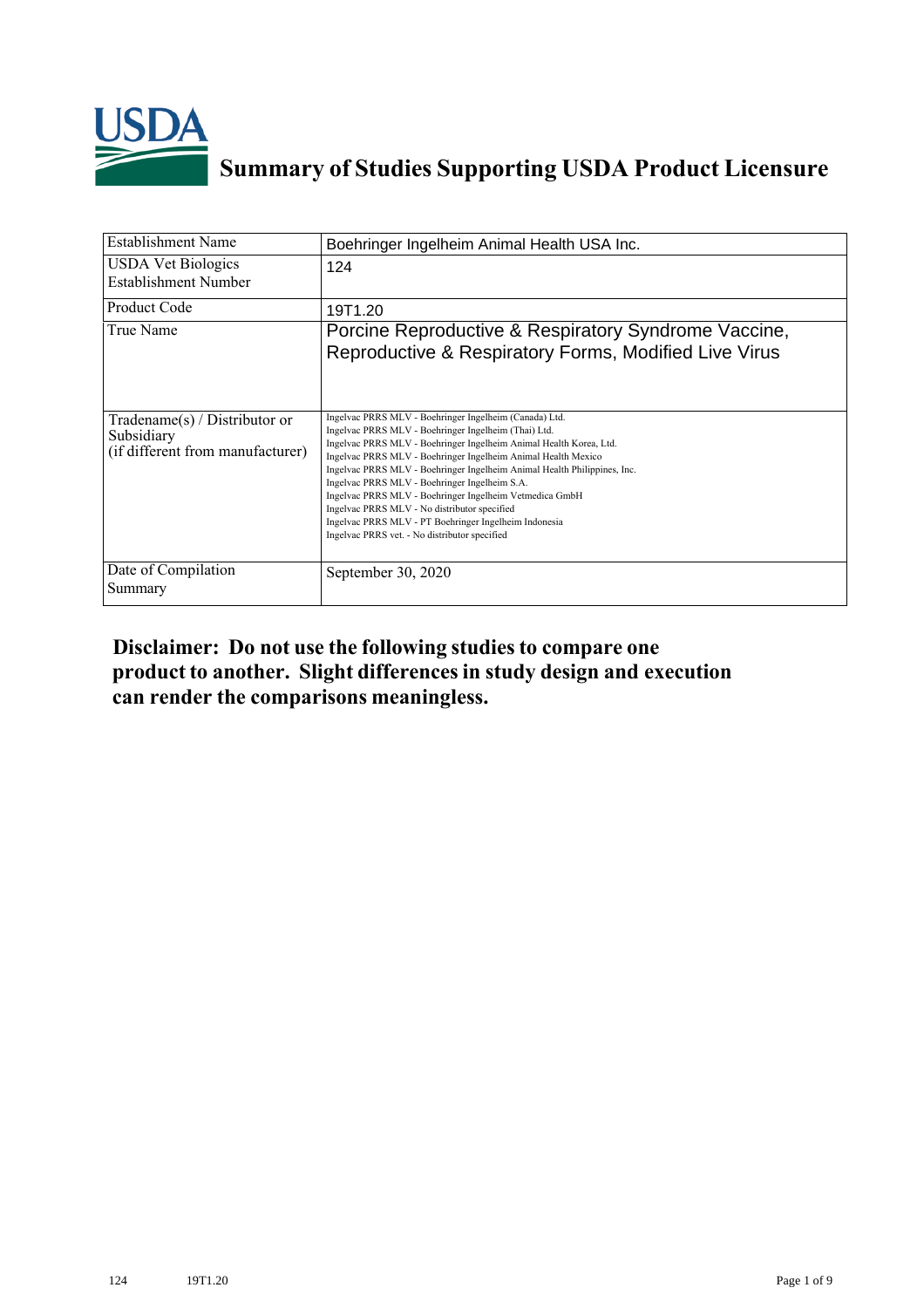| <b>Study Type</b>              | Efficacy                                                                                                                                                                                                                                                                                                                    |
|--------------------------------|-----------------------------------------------------------------------------------------------------------------------------------------------------------------------------------------------------------------------------------------------------------------------------------------------------------------------------|
| <b>Pertaining to</b>           | Porcine Reproductive and Respiratory Syndrome Virus (PRRS)                                                                                                                                                                                                                                                                  |
| <b>Study Purpose</b>           | Demonstration of minimum protective dose against the respiratory                                                                                                                                                                                                                                                            |
|                                | form of PRRS disease                                                                                                                                                                                                                                                                                                        |
| <b>Product Administration</b>  | Administration of one dose intramuscularly to 3-5 week old pigs                                                                                                                                                                                                                                                             |
| <b>Study Animals</b>           |                                                                                                                                                                                                                                                                                                                             |
| <b>Challenge Description</b>   |                                                                                                                                                                                                                                                                                                                             |
| <b>Interval observed after</b> |                                                                                                                                                                                                                                                                                                                             |
| challenge                      |                                                                                                                                                                                                                                                                                                                             |
| <b>Results</b>                 | Study data were evaluated by USDA-APHIS prior to product<br>licensure and met regulatory standards for acceptance at the time<br>of submission. No data are published because this study was<br>submitted to USDA-APHIS prior to January 1, 2007, and APHIS<br>only requires publication of data submitted after that date. |
| <b>USDA Approval Date</b>      | March 11, 1994                                                                                                                                                                                                                                                                                                              |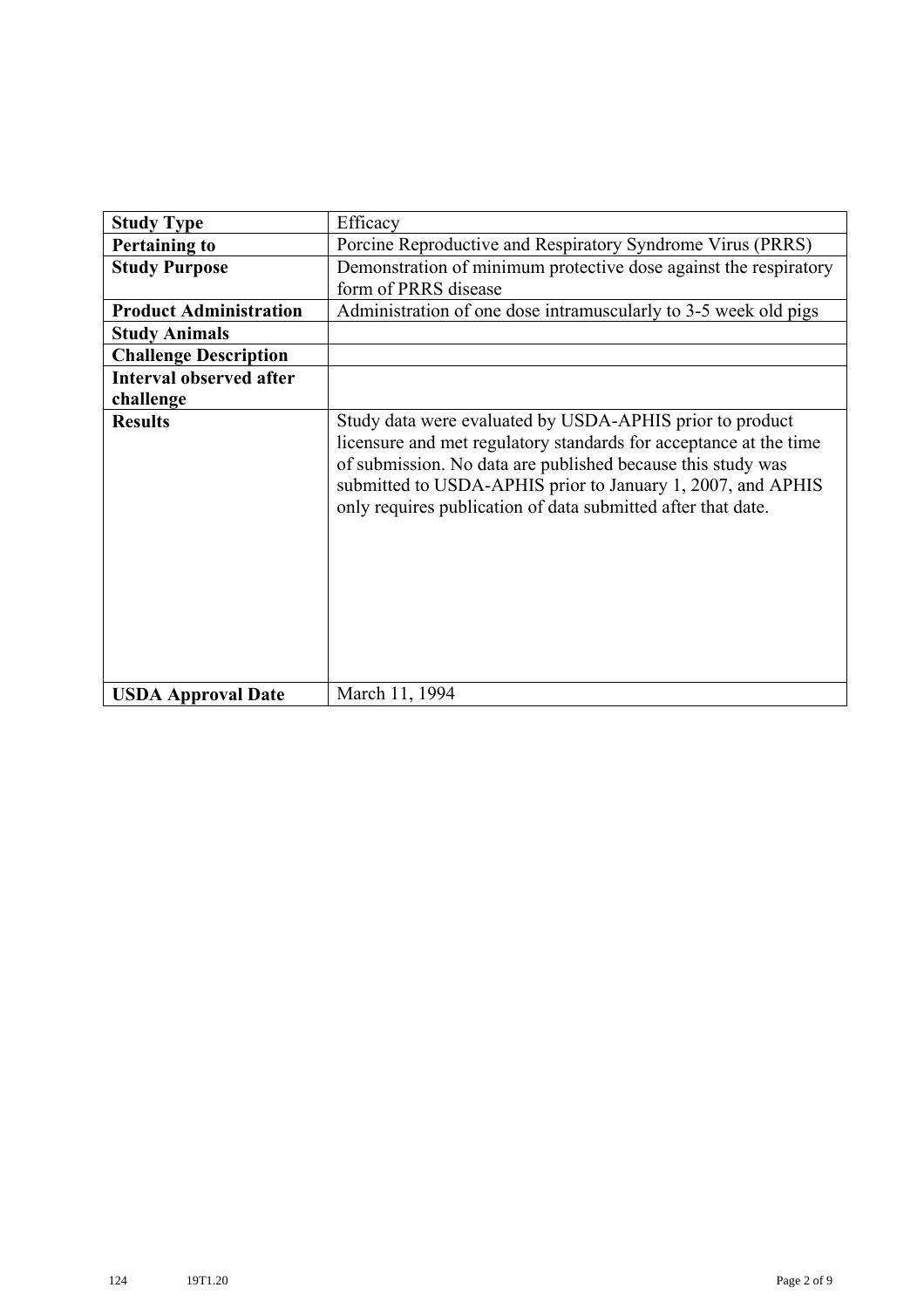| <b>Study Type</b>              | Efficacy                                                                                                                                                                                                                                                                                                                    |
|--------------------------------|-----------------------------------------------------------------------------------------------------------------------------------------------------------------------------------------------------------------------------------------------------------------------------------------------------------------------------|
| <b>Pertaining to</b>           | Porcine Reproductive and Respiratory Syndrome Virus (PRRS)                                                                                                                                                                                                                                                                  |
| <b>Study Purpose</b>           | Demonstration of efficacy against the reproductive form of PRRS                                                                                                                                                                                                                                                             |
|                                | disease                                                                                                                                                                                                                                                                                                                     |
| <b>Product Administration</b>  | Administration of one dose intramuscularly                                                                                                                                                                                                                                                                                  |
| <b>Study Animals</b>           | Ten gilts, divided into 5 vaccinates and 5 controls                                                                                                                                                                                                                                                                         |
| <b>Challenge Description</b>   | Pregnant gilts were challenged with PRRS virus 88 days after<br>insemination                                                                                                                                                                                                                                                |
| <b>Interval observed after</b> | Through parturition for sow and piglet condition                                                                                                                                                                                                                                                                            |
| challenge                      |                                                                                                                                                                                                                                                                                                                             |
| <b>Results</b>                 | Study data were evaluated by USDA-APHIS prior to product<br>licensure and met regulatory standards for acceptance at the time<br>of submission. No data are published because this study was<br>submitted to USDA-APHIS prior to January 1, 2007, and APHIS<br>only requires publication of data submitted after that date. |
| <b>USDA Approval Date</b>      | July 8, 1996                                                                                                                                                                                                                                                                                                                |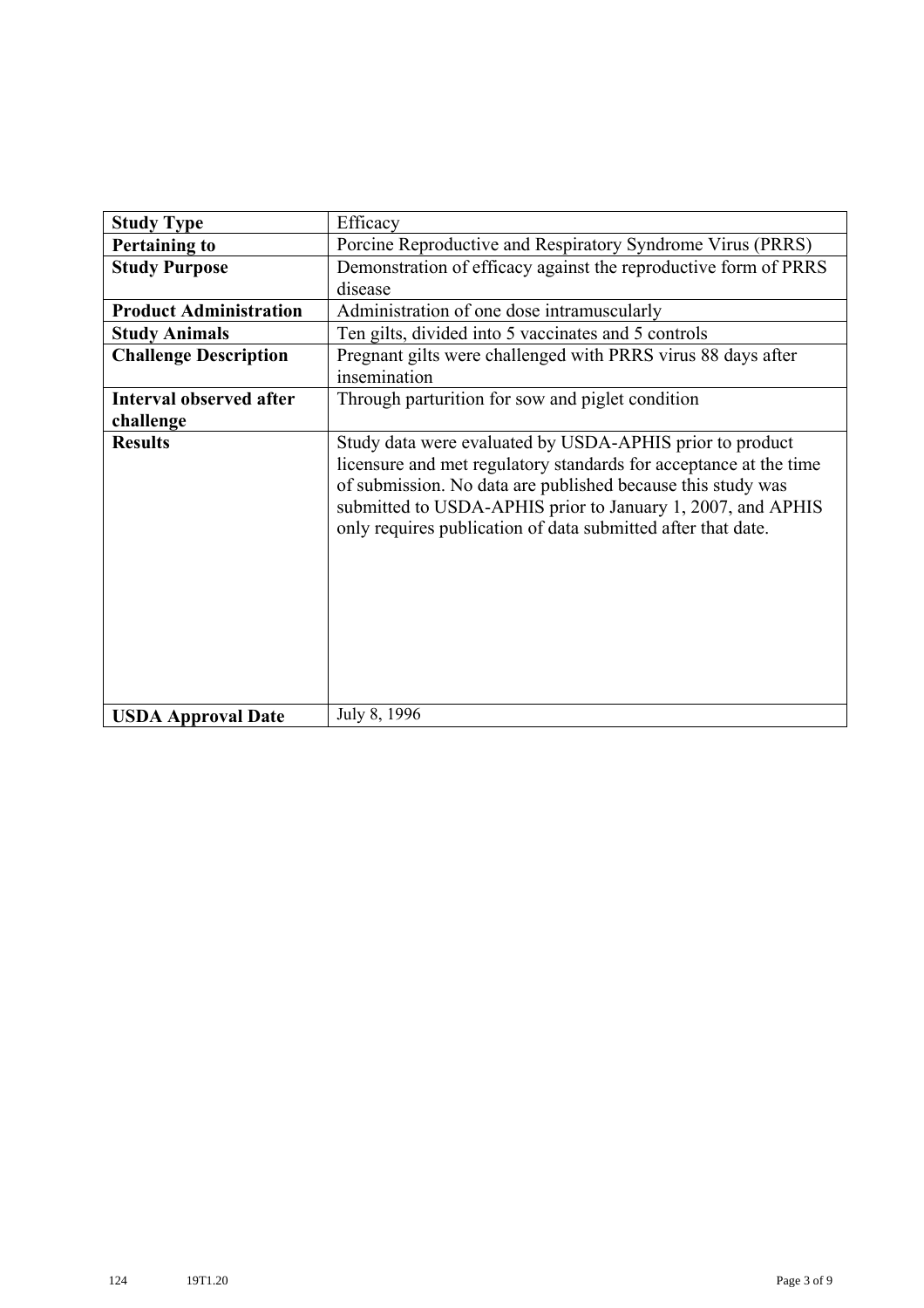| <b>Study Type</b>              | Efficacy                                                                                                                                                                                                                                                                                                                    |
|--------------------------------|-----------------------------------------------------------------------------------------------------------------------------------------------------------------------------------------------------------------------------------------------------------------------------------------------------------------------------|
| <b>Pertaining to</b>           | Porcine Reproductive and Respiratory Syndrome Virus (PRRS)                                                                                                                                                                                                                                                                  |
| <b>Study Purpose</b>           | Demonstration of efficacy against the reproductive form of PRRS                                                                                                                                                                                                                                                             |
|                                | disease                                                                                                                                                                                                                                                                                                                     |
| <b>Product Administration</b>  | Administration of one dose intramuscularly                                                                                                                                                                                                                                                                                  |
| <b>Study Animals</b>           | 12 pre-breeding sows, divided into 8 vaccinates and 4 controls                                                                                                                                                                                                                                                              |
| <b>Challenge Description</b>   | Challenged with PRRS 118 days after vaccination (90 days of<br>gestation)                                                                                                                                                                                                                                                   |
| <b>Interval observed after</b> | Through parturition for sow and piglet condition                                                                                                                                                                                                                                                                            |
| challenge                      |                                                                                                                                                                                                                                                                                                                             |
| <b>Results</b>                 | Study data were evaluated by USDA-APHIS prior to product<br>licensure and met regulatory standards for acceptance at the time<br>of submission. No data are published because this study was<br>submitted to USDA-APHIS prior to January 1, 2007, and APHIS<br>only requires publication of data submitted after that date. |
| <b>USDA Approval Date</b>      | October 6, 1995                                                                                                                                                                                                                                                                                                             |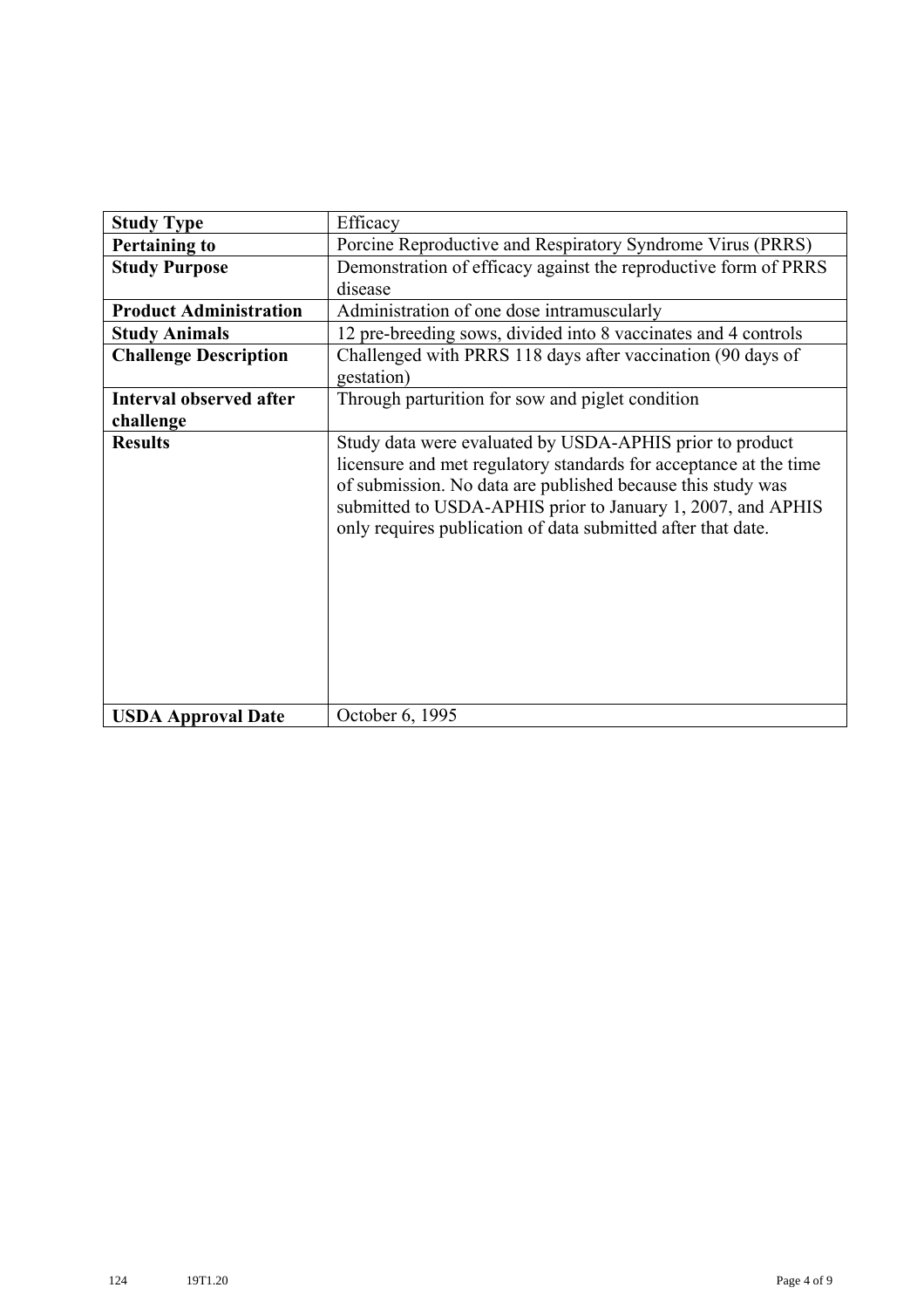| <b>Study Type</b>            | Efficacy                                                                                                                                                                                                                                                             |   |    |    |    |    |
|------------------------------|----------------------------------------------------------------------------------------------------------------------------------------------------------------------------------------------------------------------------------------------------------------------|---|----|----|----|----|
| <b>Pertaining to</b>         | Porcine Reproductive and Respiratory Syndrome Virus (PRRSV)                                                                                                                                                                                                          |   |    |    |    |    |
| <b>Study Purpose</b>         | To demonstrate efficacy of the PRRSV, respiratory form                                                                                                                                                                                                               |   |    |    |    |    |
| <b>Product</b>               | Administration of one dose intramuscularly                                                                                                                                                                                                                           |   |    |    |    |    |
| <b>Administration</b>        |                                                                                                                                                                                                                                                                      |   |    |    |    |    |
| <b>Study Animals</b>         | Forty pigs, 22-24 days old, divided into 20 vaccinates and 20                                                                                                                                                                                                        |   |    |    |    |    |
|                              | controls                                                                                                                                                                                                                                                             |   |    |    |    |    |
| <b>Challenge Description</b> | Challenged with virulent PRRS virus 28 days after vaccination                                                                                                                                                                                                        |   |    |    |    |    |
| <b>Interval observed</b>     | Pigs were observed for 14 days after challenge, and tissues were                                                                                                                                                                                                     |   |    |    |    |    |
| after challenge              | examined for lung lesions                                                                                                                                                                                                                                            |   |    |    |    |    |
| <b>Results</b>               | The percentage of lung consolidation was evaluated.                                                                                                                                                                                                                  |   |    |    |    |    |
|                              | Summary of Results:<br>$75^{th}$<br>25 <sup>th</sup><br><b>Treatment</b><br>Minimum<br>Percentile<br>Percentile<br>Maximum<br>Group<br>Median                                                                                                                        |   |    |    |    |    |
|                              | Vaccinates                                                                                                                                                                                                                                                           | 0 |    |    | 4  | 27 |
|                              | Controls                                                                                                                                                                                                                                                             | 2 | 13 | 28 | 55 | 81 |
|                              | See tables on the following pages for data. The total percent lung<br>lesion score was defined as the sum of the % lung pathology for the<br>right and left apical, right and left cardiac, right and left<br>diaphragmatic and intermediate lobes.<br>June 18, 2009 |   |    |    |    |    |
| <b>USDA Approval Date</b>    |                                                                                                                                                                                                                                                                      |   |    |    |    |    |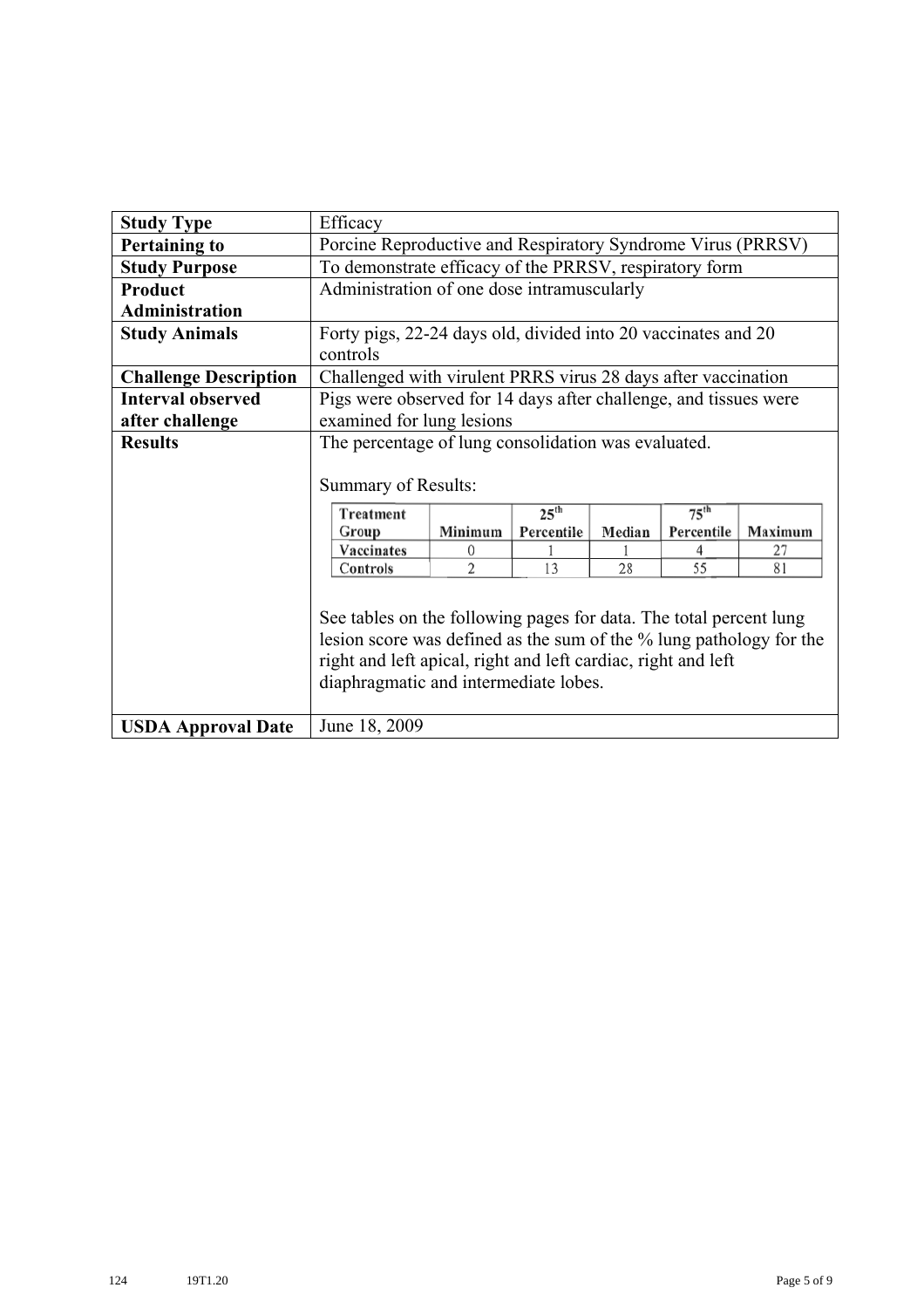| ID# | R.               | R.               | R.               | L.               | L.               | L.               |                  | <b>Total</b>     |
|-----|------------------|------------------|------------------|------------------|------------------|------------------|------------------|------------------|
|     | Apical           | Cardiac          | Diaphragmatic    | Apical           | Cardiac          | Diaphragmatic    | Intermediate     |                  |
| 477 | 0.2              | 0.5              | $\theta$         | $\theta$         | 0.2              | $\boldsymbol{0}$ | $\boldsymbol{0}$ | 0.9              |
| 482 | $\mathbf{0}$     | 0.2              | $\theta$         | 0.2              | $\boldsymbol{0}$ | $\boldsymbol{0}$ | $\boldsymbol{0}$ | 0.4              |
| 485 | $\mathbf{0}$     | 0.2              | $\boldsymbol{0}$ | $\boldsymbol{0}$ | $\boldsymbol{0}$ | $\boldsymbol{0}$ | $\boldsymbol{0}$ | 0.2              |
| 486 | $\overline{0}$   | 0.5              | $\boldsymbol{0}$ | $\mathbf{0}$     | 1                | $\boldsymbol{0}$ | $\boldsymbol{0}$ | 1.5              |
| 487 | 0.2              | 0.5              | $\boldsymbol{0}$ | 0.1              | 0.5              | $\boldsymbol{0}$ | $\boldsymbol{0}$ | 1.3              |
| 488 | 0.1              | 0.2              | $\boldsymbol{0}$ | $\theta$         | 0.5              | $\boldsymbol{0}$ | 0.1              | 0.9              |
| 489 | 0.5              | 3                | $\boldsymbol{0}$ |                  | 3                | $\boldsymbol{0}$ | 0.5              | 8                |
| 490 | 0.2              |                  | 0.5              | $\overline{2}$   | $\mathbf{1}$     | 1.25             | 0.5              | 6.45             |
| 491 | $\boldsymbol{0}$ | $\boldsymbol{0}$ | $\boldsymbol{0}$ | $\boldsymbol{0}$ | $\boldsymbol{0}$ | $\boldsymbol{0}$ | $\boldsymbol{0}$ | $\theta$         |
| 492 | $\overline{0}$   | 0.5              | $\boldsymbol{0}$ | $\theta$         | 0.2              | $\mathbf{0}$     | $\mathbf{0}$     | 0.7              |
| 505 | $\theta$         | 0.2              | $\theta$         | $\theta$         | 0.5              | $\theta$         | 0.5              | 1.2              |
| 507 | $\overline{0}$   | 0.5              | $\overline{0}$   | $\mathbf{0}$     | 0.2              | 0.25             | $\boldsymbol{0}$ | 0.95             |
| 516 | 0.2              | 0.1              | 0.25             | $\boldsymbol{0}$ | $\boldsymbol{0}$ | 0.25             | $\boldsymbol{0}$ | 0.8              |
| 517 | $\theta$         | 0.5              | $\theta$         | $\theta$         | 0.2              | $\boldsymbol{0}$ | $\mathbf{0}$     | 0.7              |
| 518 | $\mathbf{0}$     |                  | 1.25             | $\boldsymbol{0}$ | 0.1              | $\boldsymbol{0}$ | 0.5              | 2.85             |
| 524 | $\theta$         | 0.5              | 0.5              | $\boldsymbol{0}$ | 0.2              | $\boldsymbol{0}$ | 0.2              | 1.4              |
| 525 | 0.2              | 1.5              | $\Omega$         | 5                | 8                | 12.5             | 0.2              | 27.4             |
| 526 | 4                | 5                | 2.5              | 3                | 3                | 5                | 3                | 25.5             |
| 528 | 0.5              | 5                | 2.5              | 0.2              | 0.5              | 0.5              | 0.5              | 9.7              |
| 529 | $\boldsymbol{0}$ | $\mathbf{0}$     | $\mathbf{0}$     | $\mathbf{0}$     | $\boldsymbol{0}$ | $\boldsymbol{0}$ | $\boldsymbol{0}$ | $\boldsymbol{0}$ |

## **Lung Lesions Percent Pathology for Vaccinates**

## **Lung Lesions Percent Pathology for Controls**

| ID# | R.             | R.             | R.            | L.               | L.             | L.            | Intermediate   | <b>Total</b>   |
|-----|----------------|----------------|---------------|------------------|----------------|---------------|----------------|----------------|
|     | Apical         | Cardiac        | Diaphragmatic | <b>Apical</b>    | Cardiac        | Diaphragmatic |                |                |
| 476 | $\mathbf{0}$   | 3              | 1.25          | 0                | 0.5            | 0.5           |                | 6.25           |
| 478 | 7              | 8              | 15            | 9                | 9              | 15            | $\overline{7}$ | 70             |
| 483 | 8              | 9              | 17.5          | 8                | 9              | 20            | 8              | 79.5           |
| 484 | 9              | 9              | 7.5           | 3                | 6              | 5             | 5              | 44.5           |
| 493 | $\overline{2}$ | 5              | 1.25          |                  | $\overline{c}$ | 1.25          |                | 13.5           |
| 494 | 3              | 6              | 5             | $\overline{c}$   | 6              | 7.5           | 5              | 34.5           |
| 495 |                | 5              | 0.5           | $\boldsymbol{0}$ | 1              | 2.5           | 5              | 15             |
| 497 | 0.5            | $\overline{7}$ | 1.25          | $\overline{2}$   | 3              | 1.25          | 6              | 21             |
| 499 | 7              | 7              | 7.5           | 5                | 8              | 12.5          | 7              | 54             |
| 500 | 3              | 6              | 15            | 8                | 8              | 12.5          | 6              | 58.5           |
| 503 | 2.5            | 6              | 1.25          | 3                | 6              | 2.5           | 8              | 29.25          |
| 508 | 0.5            | 5              | 1.25          | 9.5              | 10             | 2.5           | 0.5            | 29.25          |
| 509 | 8              | 8              | 22.5          | 9                | 8              | 17.5          | 8              | 81             |
| 513 | 2              | 6              | 2.5           |                  | 3              | 2.5           | 5              | 22             |
| 514 | 0.2            |                | 0.5           | $\boldsymbol{0}$ | $\overline{2}$ | 0.25          | 0.5            | 4.45           |
| 515 | $\overline{4}$ | 8              | 1.25          | 5                | 7              | 1.25          |                | 27.5           |
| 519 | $\mathbf{0}$   | 0.2            | 0.5           | 0.1              | 0.2            | 0.5           | 0.5            | $\overline{2}$ |
| 520 | 0.2            |                | 0.5           | 0.2              | 0.5            | 0.5           | 1.5            | 4.4            |
| 521 | 6              | 8              | 12.5          | 5                | 8              | 15            | 5              | 59.5           |
| 522 | 0.2            | 1.5            | 0.5           | 0.2              | 1.5            | 0.25          | $\mathbf{0}$   | 4.15           |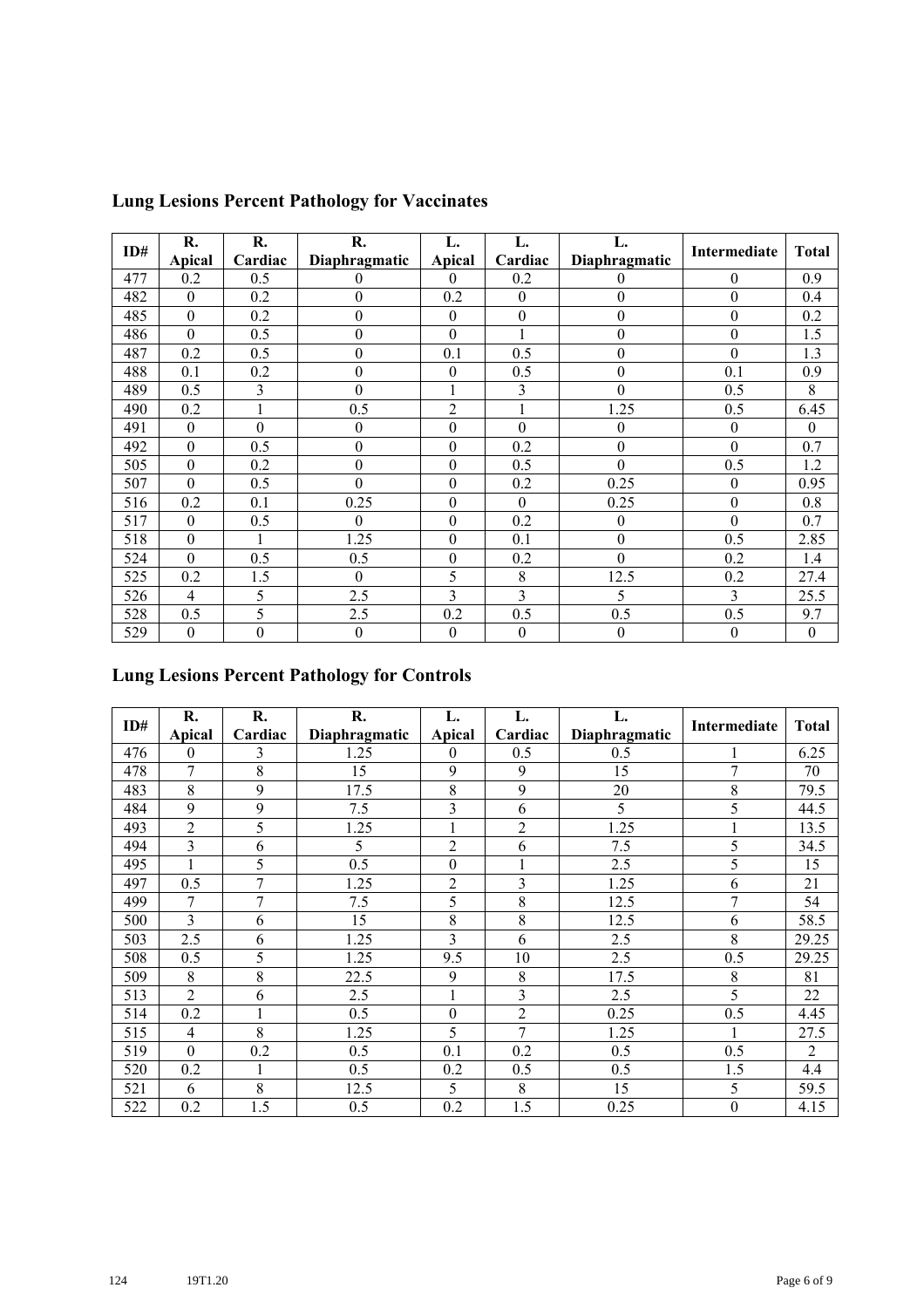| <b>Study Type</b>              | Efficacy                                                                                                                                                                                                                                                                                                                    |
|--------------------------------|-----------------------------------------------------------------------------------------------------------------------------------------------------------------------------------------------------------------------------------------------------------------------------------------------------------------------------|
| <b>Pertaining to</b>           | Porcine Reproductive and Respiratory Syndrome Virus (PRRS)                                                                                                                                                                                                                                                                  |
| <b>Study Purpose</b>           | Demonstration of a Duration of Immunity of at least 4 months                                                                                                                                                                                                                                                                |
|                                | against the respiratory form of PRRS disease                                                                                                                                                                                                                                                                                |
| <b>Product Administration</b>  | Administration of one dose intramuscularly to 1 month old pigs                                                                                                                                                                                                                                                              |
| <b>Study Animals</b>           |                                                                                                                                                                                                                                                                                                                             |
| <b>Challenge Description</b>   | Challenged with PRRS 110 days after vaccination                                                                                                                                                                                                                                                                             |
| <b>Interval observed after</b> |                                                                                                                                                                                                                                                                                                                             |
| challenge                      |                                                                                                                                                                                                                                                                                                                             |
| <b>Results</b>                 | Study data were evaluated by USDA-APHIS prior to product<br>licensure and met regulatory standards for acceptance at the time<br>of submission. No data are published because this study was<br>submitted to USDA-APHIS prior to January 1, 2007, and APHIS<br>only requires publication of data submitted after that date. |
| <b>USDA Approval Date</b>      | March 11, 1994                                                                                                                                                                                                                                                                                                              |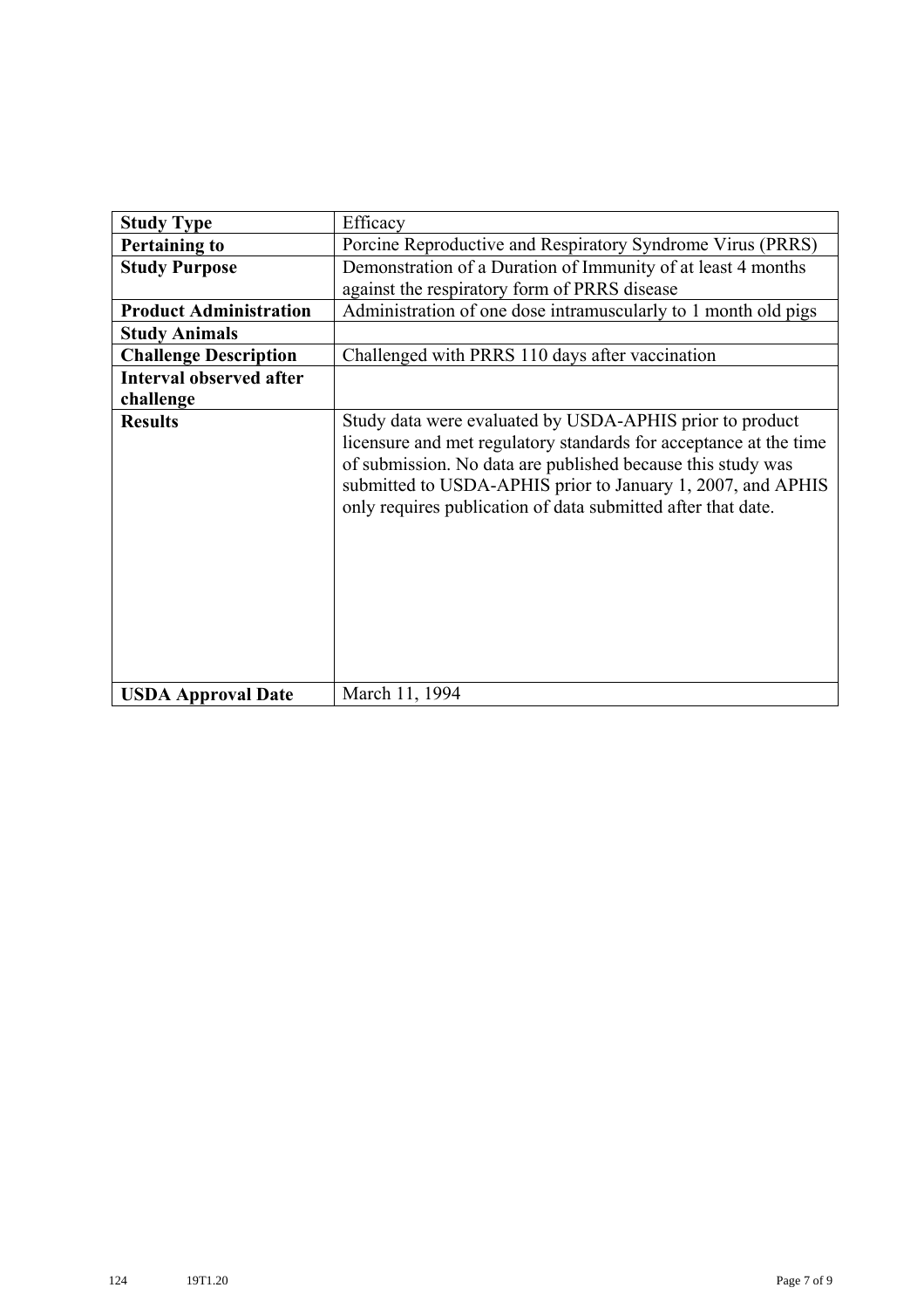| <b>Study Type</b>              | Safety                                                                                                                                                                                                                                                                                                                      |
|--------------------------------|-----------------------------------------------------------------------------------------------------------------------------------------------------------------------------------------------------------------------------------------------------------------------------------------------------------------------------|
| <b>Pertaining to</b>           | Porcine Reproductive and Respiratory Syndrome Virus (PRRS)                                                                                                                                                                                                                                                                  |
| <b>Study Purpose</b>           | Demonstrate safety of product in pregnant gilts / and or sows<br>under typical field conditions                                                                                                                                                                                                                             |
| <b>Product Administration</b>  | Administration of one dose intramuscularly                                                                                                                                                                                                                                                                                  |
| <b>Study Animals</b>           | Six hundred and eleven sows/gilts, divided into 308 vaccinates<br>and 303 controls                                                                                                                                                                                                                                          |
| <b>Challenge Description</b>   | <b>NA</b>                                                                                                                                                                                                                                                                                                                   |
| <b>Interval observed after</b> | Sows/ gilts were examined two hours after treatment and once                                                                                                                                                                                                                                                                |
| challenge                      | daily until farrowing. Piglets were observed daily up to weaning.                                                                                                                                                                                                                                                           |
| <b>Results</b>                 | Study data were evaluated by USDA-APHIS prior to product<br>licensure and met regulatory standards for acceptance at the time<br>of submission. No data are published because this study was<br>submitted to USDA-APHIS prior to January 1, 2007, and APHIS<br>only requires publication of data submitted after that date. |
| <b>USDA Approval Date</b>      | August 27, 2003                                                                                                                                                                                                                                                                                                             |